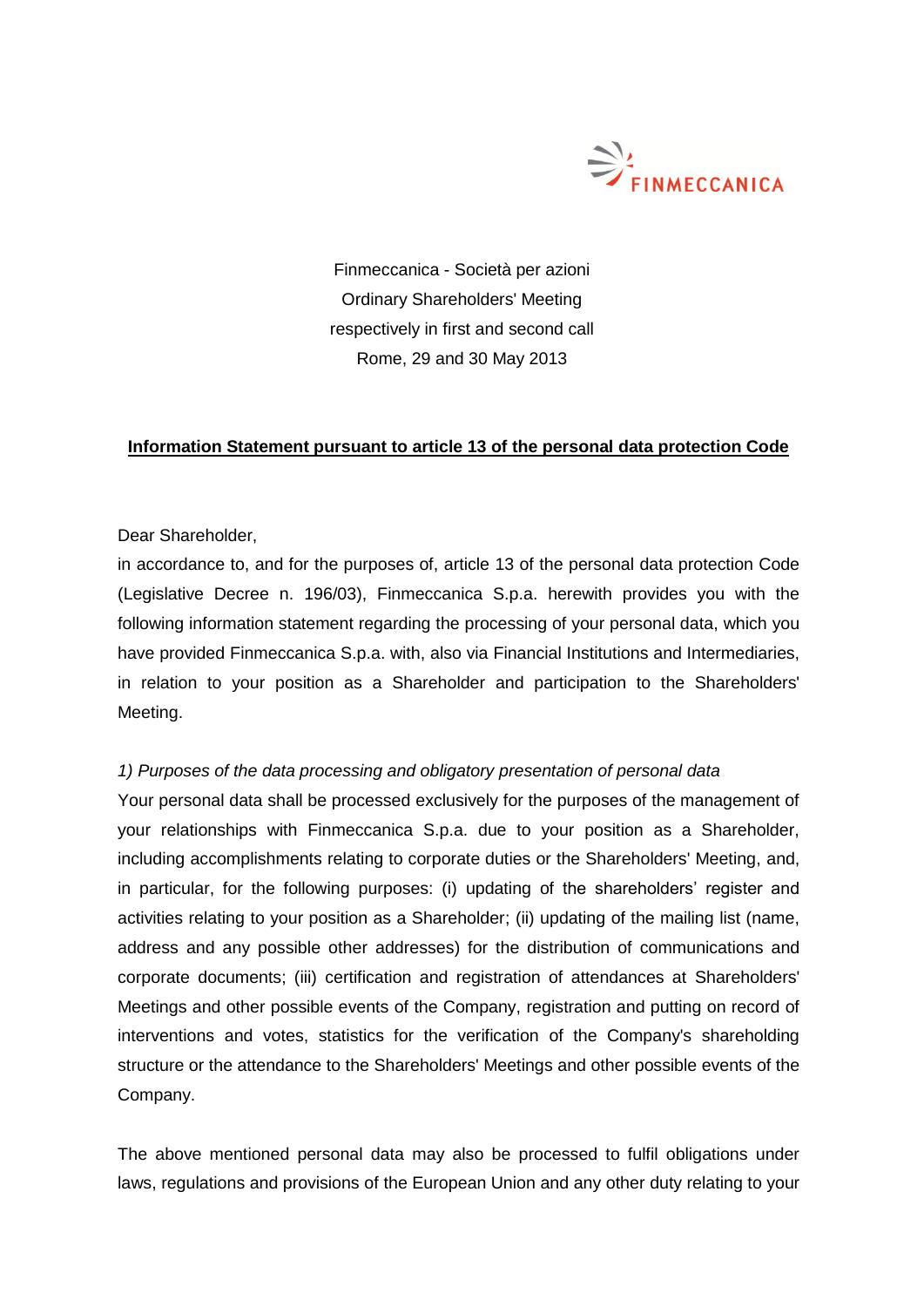position as a Shareholder. Your personal data may also be acquired in order to protect rights during a judicial proceeding. Acquisition of your personal data is therefore necessary and/or obligatory by law in order to achieve the above mentioned purposes. Failing to provide such data or providing data incompletely or inaccurately may result in incorrect fulfilment of duties.

### *2) Procedures and logic applied to data processing*

Personal data processing is carried out manually (for example, via hard copies) and/or by automated means (for example, via electronic procedures and equipment and, in certain circumstances, also by means of recording equipment) and, in any event, in compliance with the current provisions of privacy law. Personal data will be deleted at the end of the time strictly necessary to complete the data processing.

# *3) Data Controller, Data Processors and categories of Persons in charge of theprocessing within Finmeccanica S.p.a.*

Your personal data shall be processed by employees of the Company in charge of the relevant duties. These employees have been appointed Persons in charge of the processing and have received adequate operating instructions in such regard.

The Data Controller for your personal data is Finmeccanica S.p.a, with registered office in Piazza Monte Grappa 4 – 00195 Rome, in the person of the Chief Executive Officer and Chief Operating Officer Dott. Alessandro Pansa. The Data Processor is the Head of the Legal, Corporate Affairs and Compliance Unit, domiciled at the registered office of Finmeccanica S.p.a.

### *4) Categories of third parties to which personal data may be communicated*

In addition to employees of Finmeccanica S.p.a., your personal data are also processed by Servizio Titoli S.p.A. (a company which, as Data Processor, manages the shareholders' register of Finmeccanica S.p.a. and advices it in the management of Shareholders' Meeting) which was adequately instructed, in particular with regard to the adoption of security measures, in order to ensure privacy.

Furthermore, within the above mentioned purposes and in compliance with the provisions of the personal data protection Code (Legislative Decree n. 196/03), your personal data may be processed by, for illustration purposes and not limited to, third parties, which, in some cases, may also have their legal offices abroad (and the transfer of personal data will take place in compliance with the provisions concerning the transfer abroad of personal data), included in the following categories: Companies or persons appointed for the distribution of corporate documents; Companies or persons appointed for the